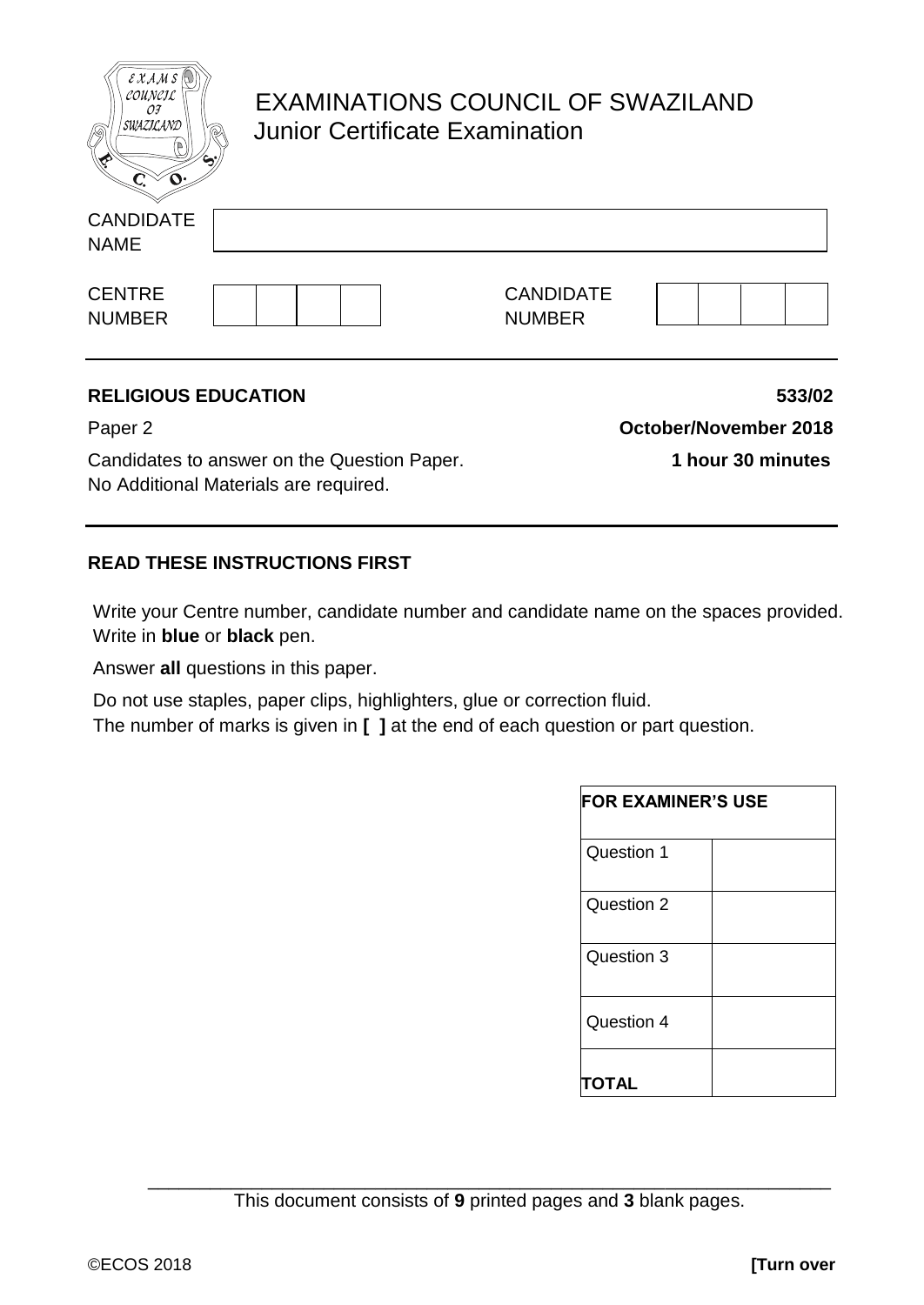"Woman I do not know him" (Luke 22:57).  $1.$  (a) (i) Describe what happened immediately Peter denied Jesus. (ii) What Christian advise would you give Peter after his action? (b) (i) Explain why Jesus was brought before the Sanhedrin. 

 $\overline{2}$ 

For Examiner's  $_{IIso}$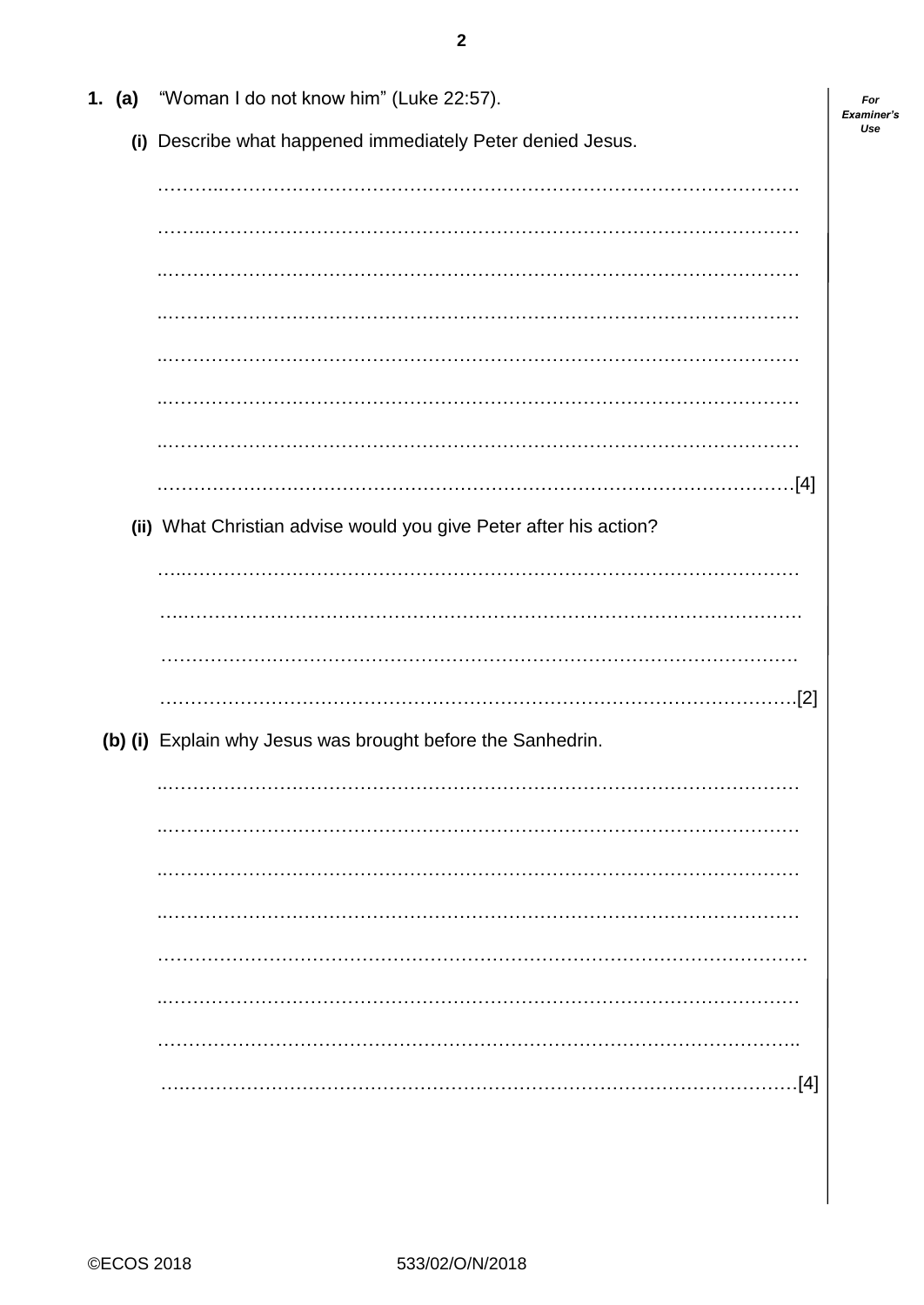**3**

|     | (ii) What lesson can be learnt about Jesus from his trial before the Sanhedrin?                                                                                                                                                             | For<br>Examiner's<br>Use |
|-----|---------------------------------------------------------------------------------------------------------------------------------------------------------------------------------------------------------------------------------------------|--------------------------|
|     |                                                                                                                                                                                                                                             |                          |
| (c) | Jesus predicted that Simon Peter would deny knowing him three times before<br>dawn. Do you think Peter's action of denying Christ was justified? Give reasons<br>for your answer and show you have thoughts about different points of view. |                          |
|     |                                                                                                                                                                                                                                             |                          |
|     |                                                                                                                                                                                                                                             |                          |
|     |                                                                                                                                                                                                                                             |                          |
|     |                                                                                                                                                                                                                                             |                          |
|     |                                                                                                                                                                                                                                             |                          |
|     |                                                                                                                                                                                                                                             |                          |
|     |                                                                                                                                                                                                                                             |                          |
|     | $[4]$                                                                                                                                                                                                                                       |                          |

 **[Total :15 Marks]**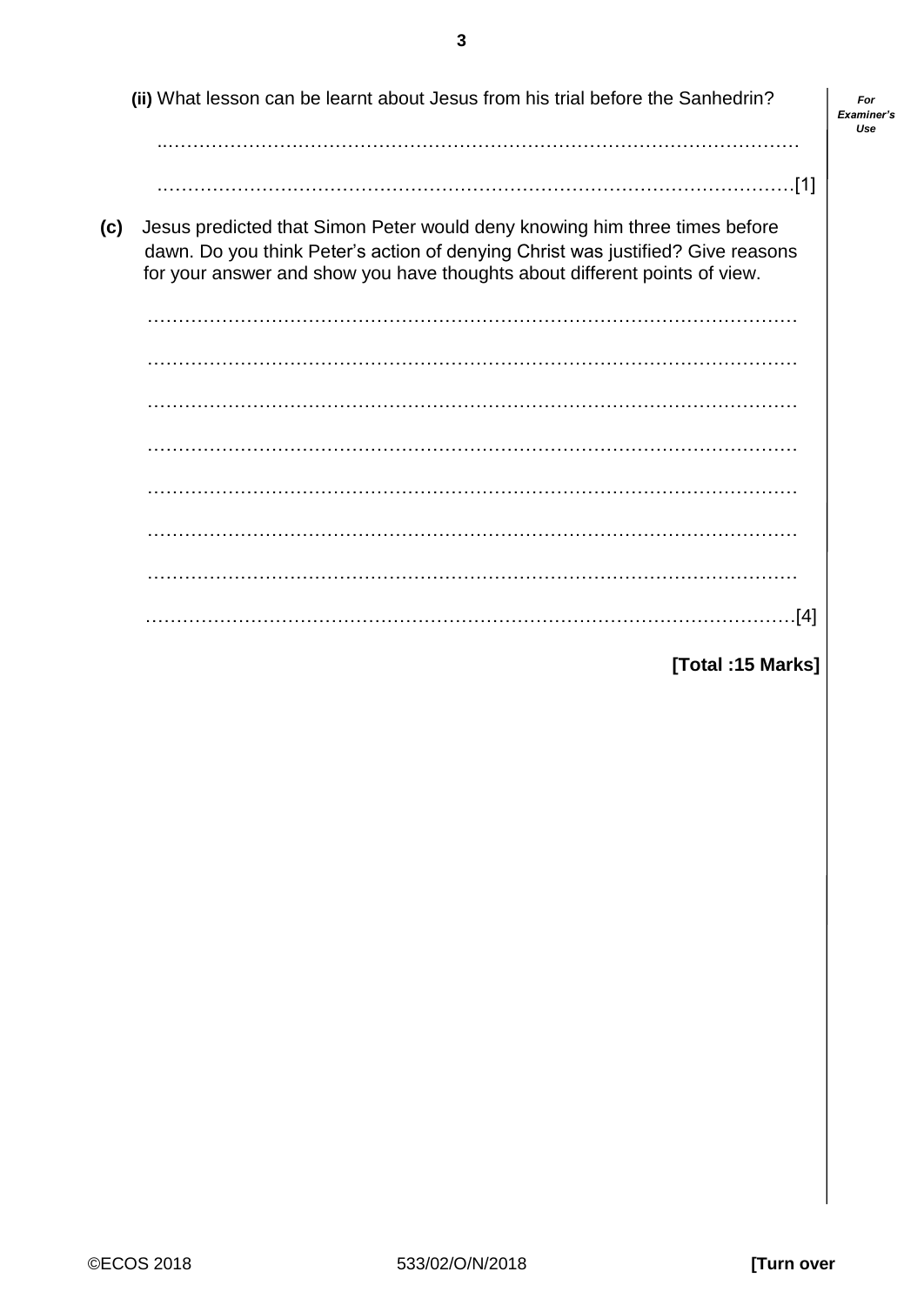|  | 2. (a) (i) Describe the baptism of Jesus.                              |
|--|------------------------------------------------------------------------|
|  |                                                                        |
|  |                                                                        |
|  |                                                                        |
|  |                                                                        |
|  |                                                                        |
|  |                                                                        |
|  | $\ldots$ . [4]                                                         |
|  | (ii) Name two groups of people that came to John for baptism.          |
|  |                                                                        |
|  |                                                                        |
|  |                                                                        |
|  | $\dots$ [2]                                                            |
|  | (b) (i) Explain why it is important for Christians to be baptised.     |
|  |                                                                        |
|  |                                                                        |
|  |                                                                        |
|  |                                                                        |
|  |                                                                        |
|  |                                                                        |
|  |                                                                        |
|  | [4]                                                                    |
|  | (ii) Give one lesson that can be learnt from the temptations of Jesus. |
|  |                                                                        |
|  | $\ldots$ [1]                                                           |

 $\overline{\mathbf{4}}$ 

For Examiner's Use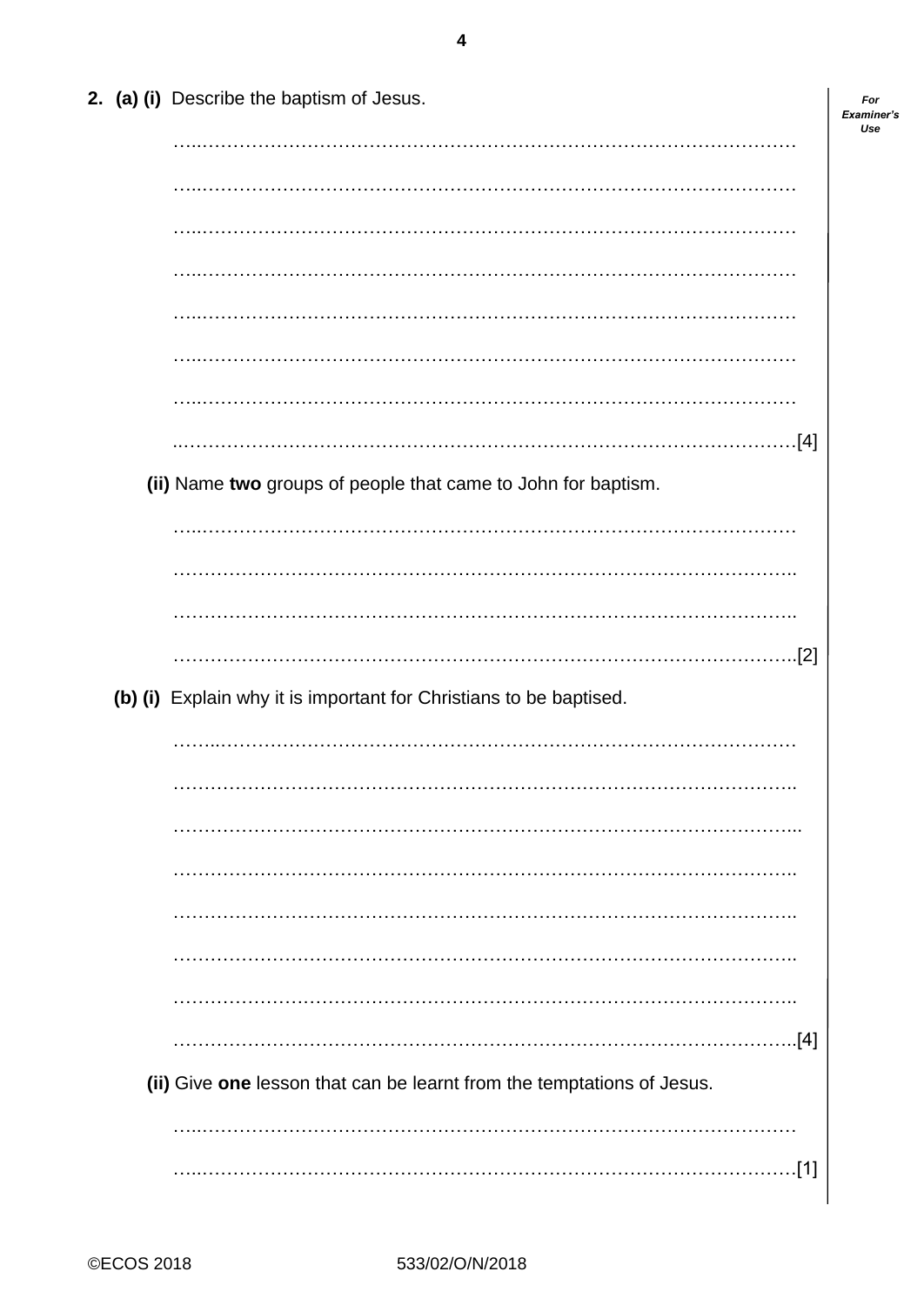**(c)** Temptations make believers to be strong in the faith. How far do you agree? Give reasons for your answer and show you have thought about different points of view.

 ……………………………………………………………………………………………… ……………………………………………………………………………………………… ……………………………………………………………………………………………… ……………………………………………………………………………………………… ……………………………………………………………………………………………… ……………………………………………………………………………………………… ……………………………………………………………………………………………… ………………………………………………………………………………………………[4]

 **[Total :15 Marks]**

*For Examiner's Use*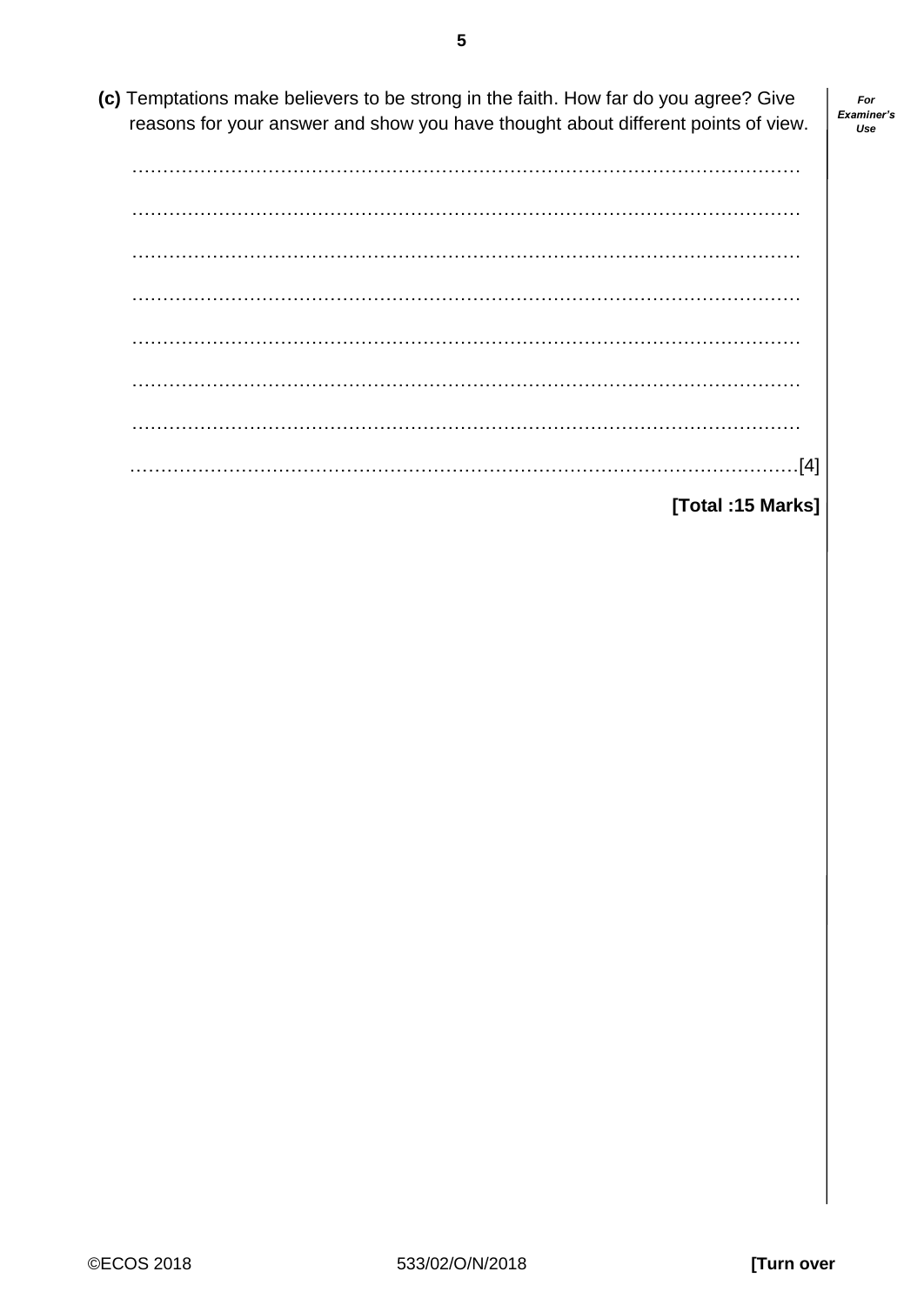| 3. (a) (i) Mention two things that could have made the father of the prodigal son to<br>forgive his son. | For<br><b>Examiner's</b><br>Use |
|----------------------------------------------------------------------------------------------------------|---------------------------------|
|                                                                                                          |                                 |
| (ii) What Christian advise would you give to people who do not forgive?                                  |                                 |
|                                                                                                          |                                 |
|                                                                                                          |                                 |
|                                                                                                          |                                 |
|                                                                                                          |                                 |
|                                                                                                          |                                 |
|                                                                                                          |                                 |
| (b) (i) Mention one act the father of the prodigal son did to show that he forgave                       |                                 |
| his son.                                                                                                 |                                 |
|                                                                                                          |                                 |
| (ii) What can be learnt from the action of the prodigal son?                                             |                                 |
|                                                                                                          |                                 |
|                                                                                                          |                                 |
|                                                                                                          |                                 |
|                                                                                                          |                                 |
|                                                                                                          |                                 |
|                                                                                                          |                                 |
|                                                                                                          |                                 |

 $\boldsymbol{6}$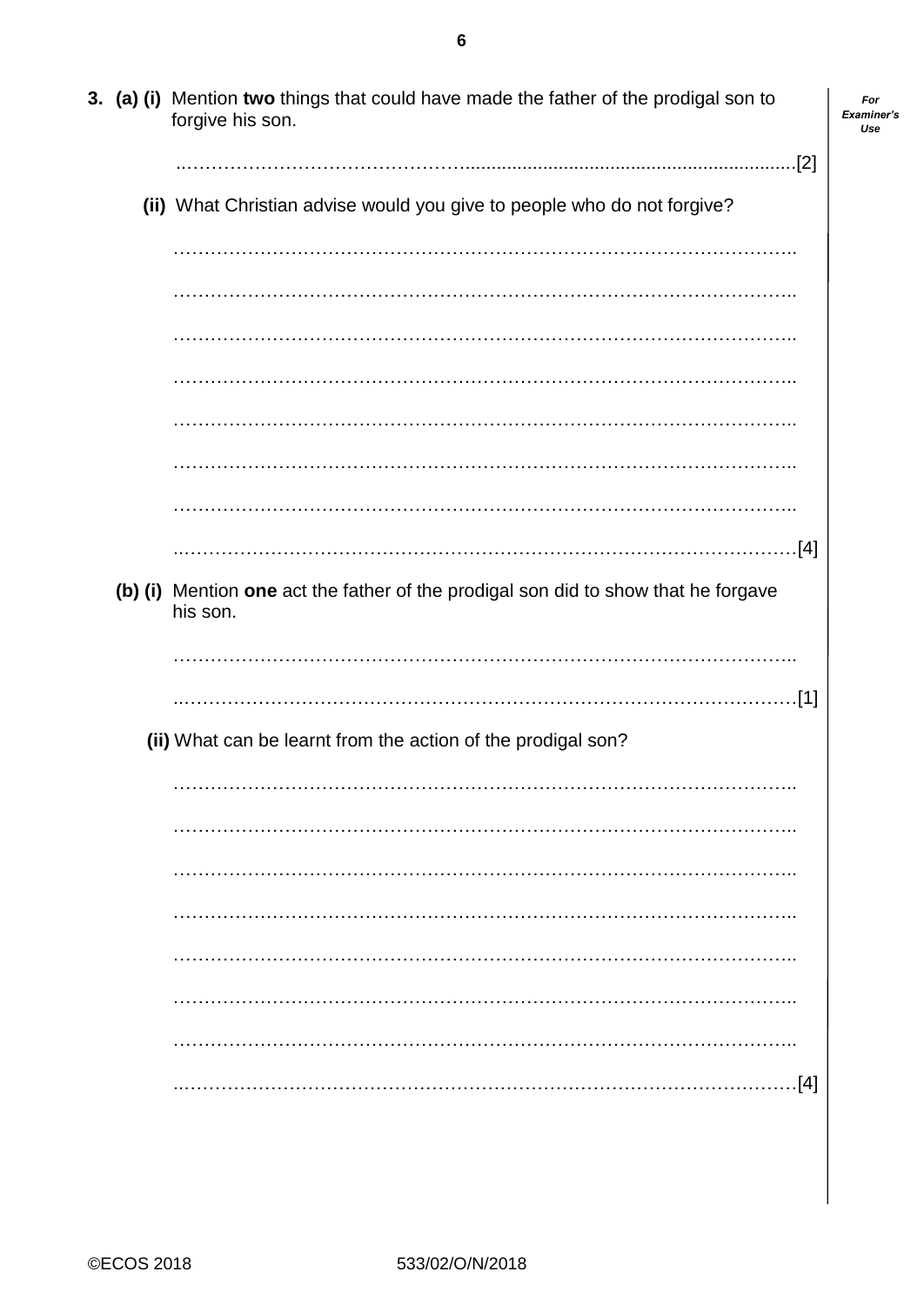*For Examiner's Use*  **(c)** Do you think the action of the elder son was justified? Give reason for your answer and show you have thought about different points of view.

 .…………………………………………………………………………………………... .…………………………………………………………………………………………... .…………………………………………………………………………………………... .…………………………………………………………………………………………... .…………………………………………………………………………………………... .…………………………………………………………………………………………... .…………………………………………………………………………………………... .…………………………………………………………………………………………...[4]

 **[Total :15 Marks]**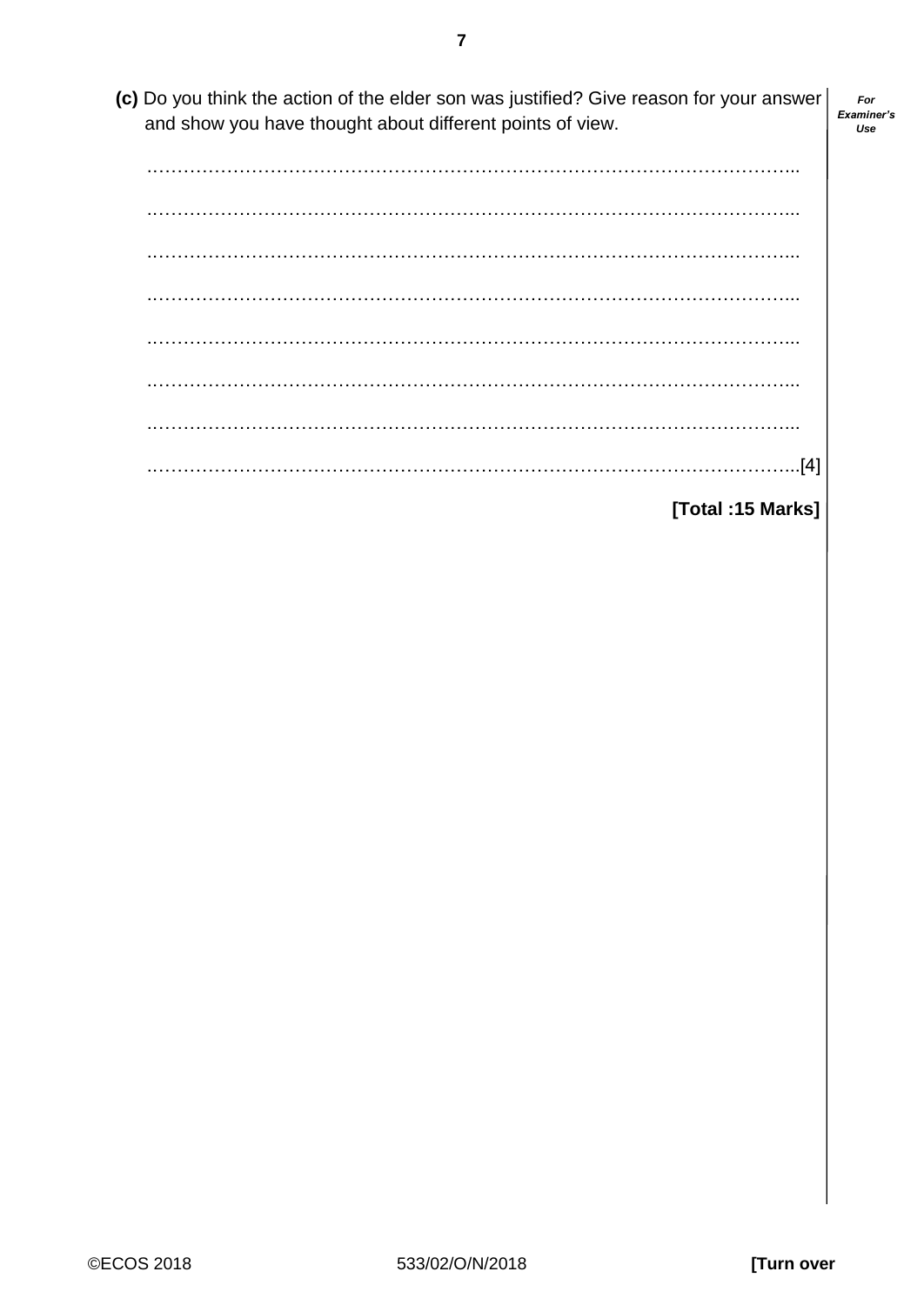(iii) What Christian advise would you give to a person who wants to commit abortion? (b) (i) Give one reason why the rich should share their wealth with the poor. 

8

For Examiner's  $11$ se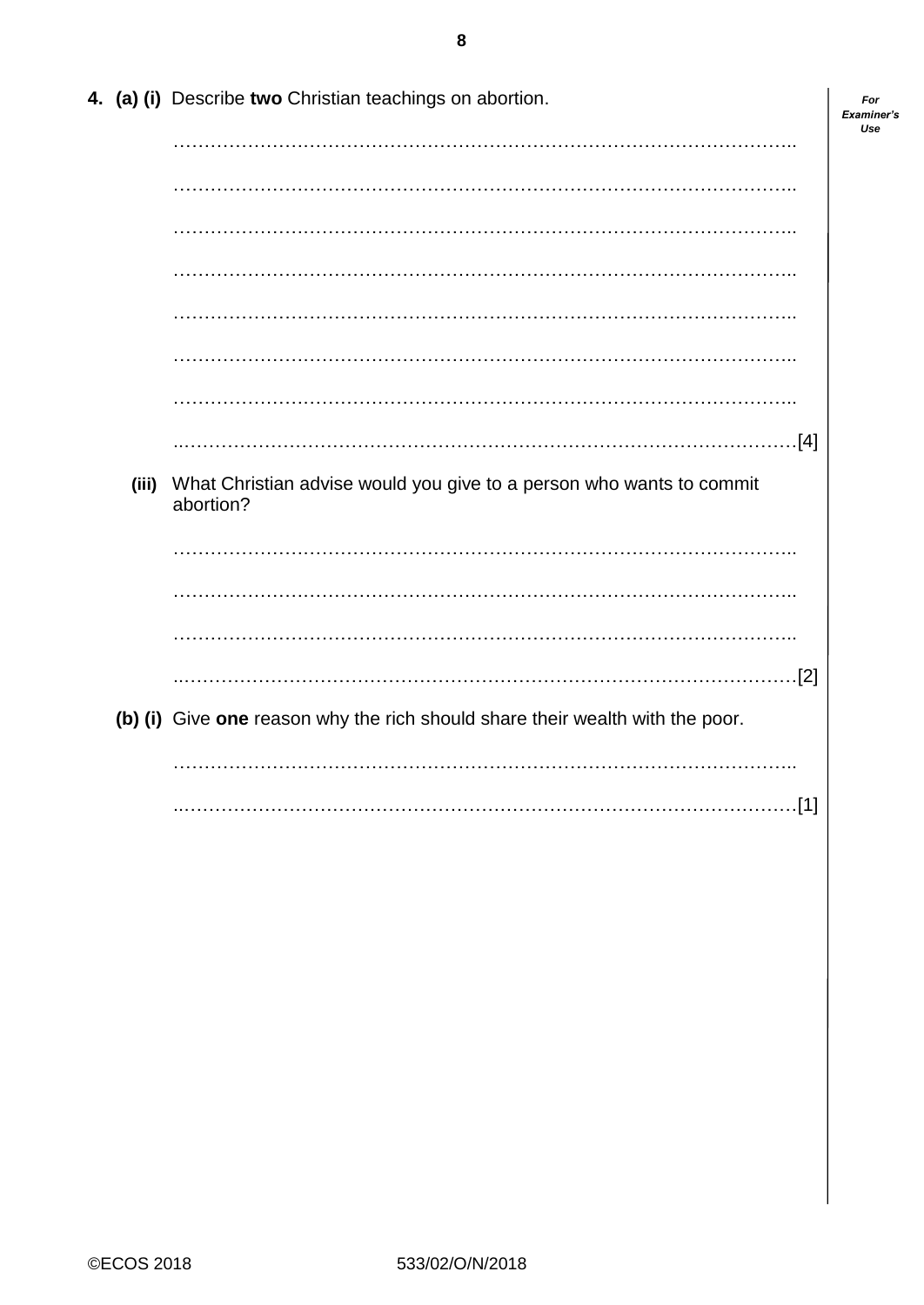$\boldsymbol{9}$ 

| (ii) Explain two reasons why poverty in the church must be eradicated.               | For<br>Examiner's<br>Use |
|--------------------------------------------------------------------------------------|--------------------------|
|                                                                                      |                          |
|                                                                                      |                          |
|                                                                                      |                          |
|                                                                                      |                          |
|                                                                                      |                          |
|                                                                                      |                          |
|                                                                                      |                          |
| [4]                                                                                  |                          |
| reasons for your answer and show you have thought about different points of<br>view. |                          |
|                                                                                      |                          |
|                                                                                      |                          |
|                                                                                      |                          |
|                                                                                      |                          |
|                                                                                      |                          |
|                                                                                      |                          |
|                                                                                      |                          |
| [Total :15 Marks]                                                                    |                          |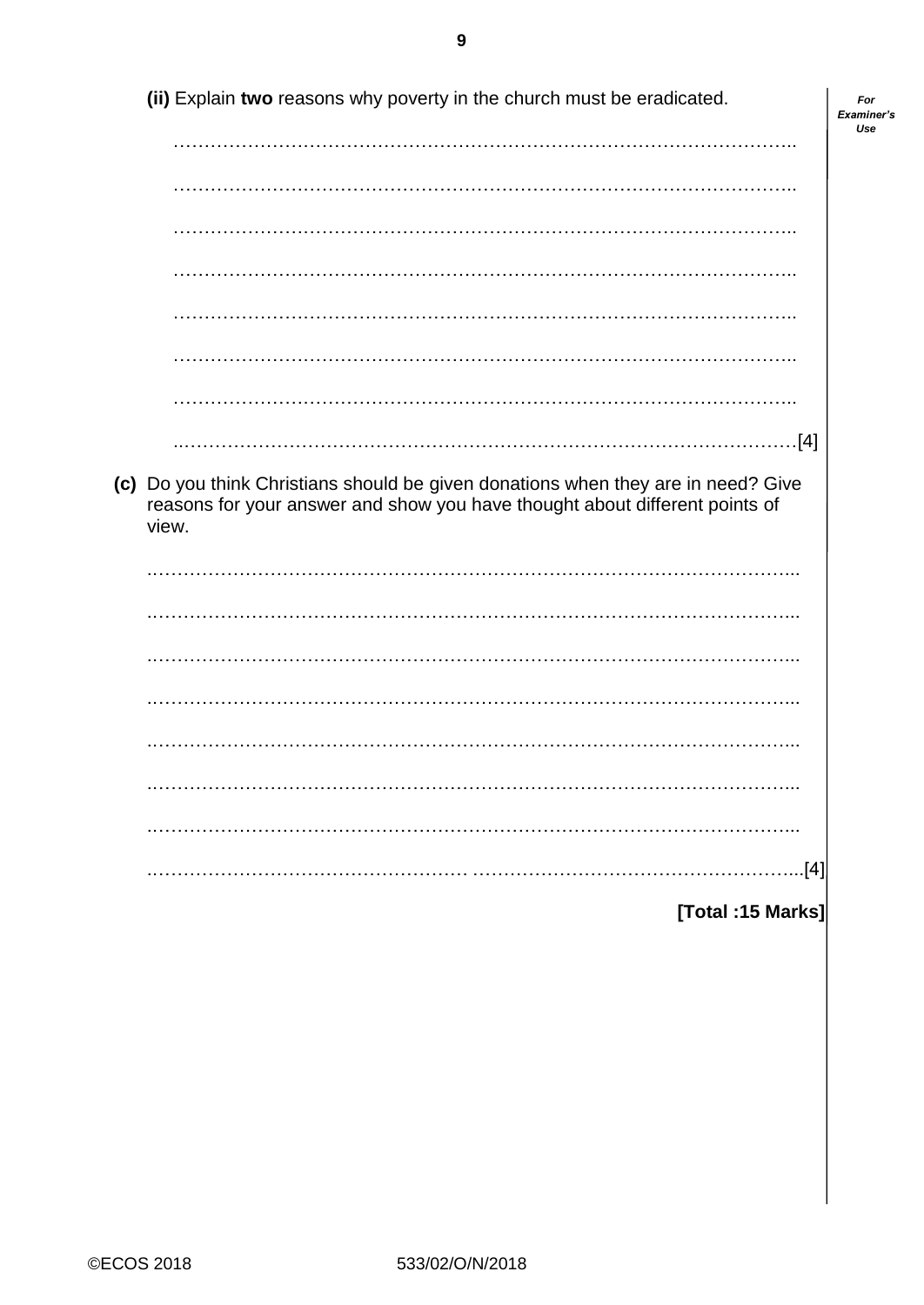### **BLANK PAGE**

 $10$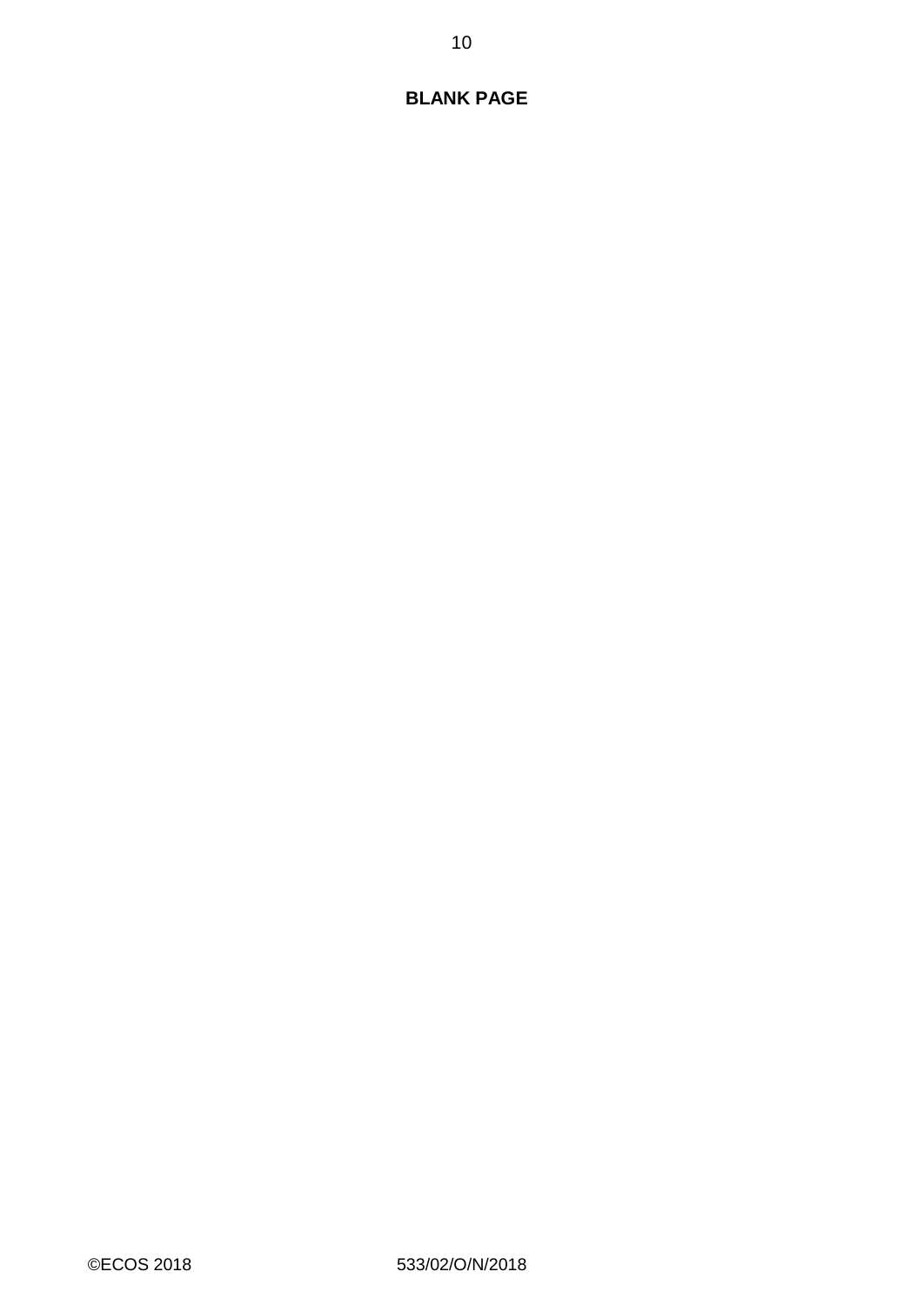## **BLANK PAGE**